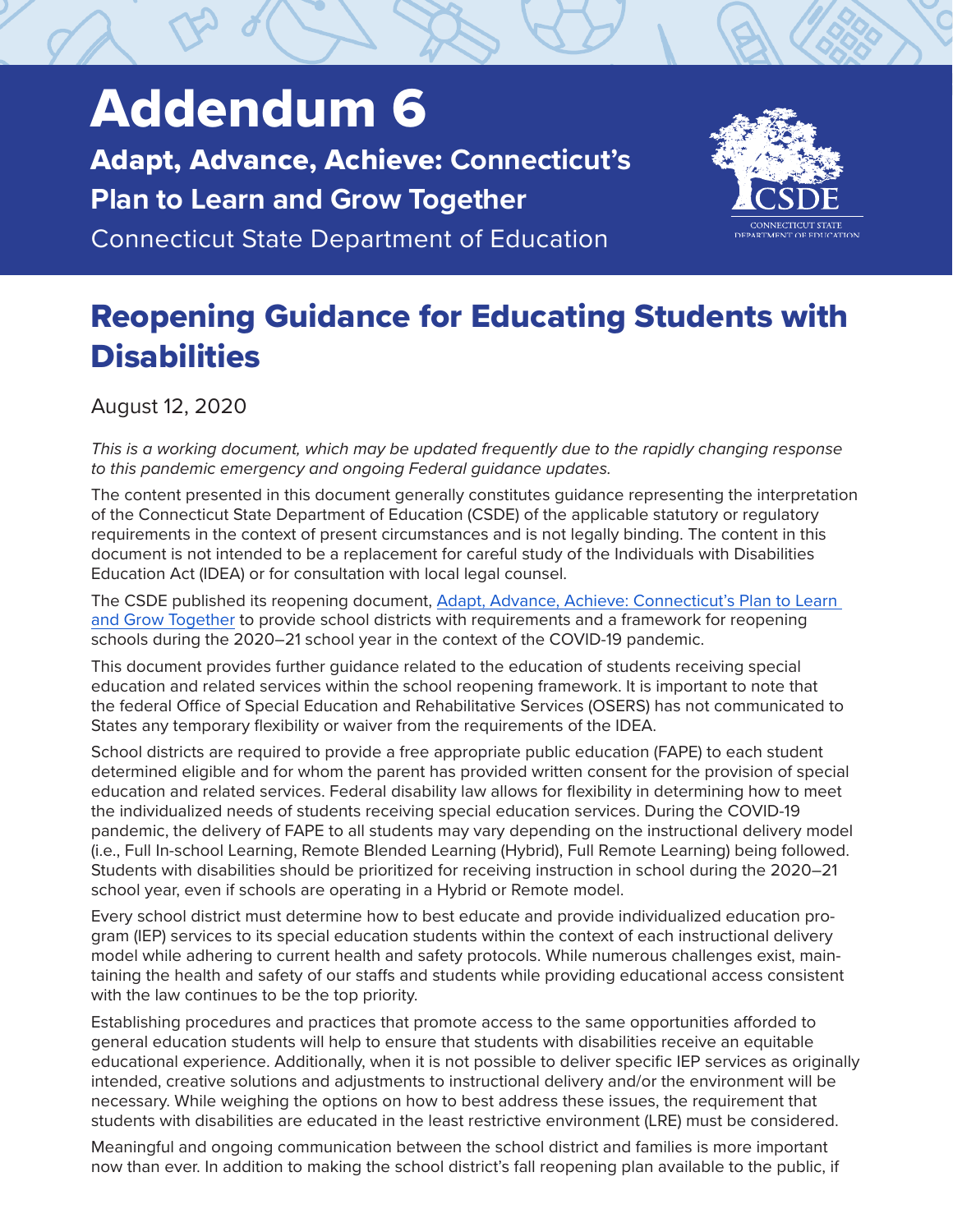conditions during the school year necessitate a change to the instructional delivery model, specific information regarding the impact on the student's special education and related services will need to be provided to families in a timely manner.

# **IEP Implementation and PPT Meetings**

School districts are required to provide FAPE to students with disabilities as set forth in the student's IEP consistent with public health requirements. Moreover, every school district must ensure that special education and related services are being provided to students on the first day of school regardless of the mode of instruction, even if an IEP has lapsed due to a postponed annual review or triennial evaluation. Students must receive all services documented in their IEPs through in-person instruction, remote instruction, or a combination of both, with a strong emphasis on providing in-person instruction.

Due to the public health mandates, schools may not be able to provide all services in the same manner as they would under normal health conditions. School districts are allowed flexibility in determining how these services can be provided including but not limited to the use of technology, tele-therapy, or remote instruction. In order to prepare for the potential of delivering special education and related services within the three instructional delivery models, school districts will need to prioritize planning for whatever mode of instructional delivery is in place at the start of the school year.

#### **Process**

Last April, the CSDE provided guidance related to "Continued Educational Opportunities" for special education students during the statewide school closures (March 16–June 30).**<sup>1</sup>** The use of Continued Educational Opportunities is no longer appropriate since, based upon current public health data, statewide school closures are no longer in effect. As school districts prepare to reopen in the fall, the CSDE is providing guidance to assist school districts in documenting the implementation of IEPs within the context of the three instructional delivery models (i.e., Full In-School, Hybrid, and Full Remote).

Communication with families is a top priority. In particular, the school district will need to have meaningful consultation with parents as soon as possible to discuss how a given student's IEP services will be delivered **if different than the manner of service delivery described in a student's IEP**. After this collaboration and using input from the discussion with parents, the school district must document how FAPE will be delivered to each student, within the context of the current instructional delivery model, and then provide that information to the parents along with written notification.

The CSDE has developed The Learning Model IEP Implementation Plan form for districts to document the delivery of special education and related services that may be affected by the school district's response to the pandemic. The Learning Model IEP Implementation Plan**2** must be used to describe any differences in the delivery of IEP services and will serve as the required notice to parents. It is permissible but not required to discuss The Learning Model IEP Implementation Plan during a planning and placement team (PPT) meeting. A change in delivery of IEP services due to a transition to a different instructional delivery model alone does not constitute a change of placement.

Parents retain their right to use the dispute resolutions options available pursuant to the IDEA**3** if they believe FAPE is not being provided to their child under any of the instructional delivery models.

# *Full In-School Model*

While full in-school learning is best aligned to providing IEP services as written, there still may be the need to adjust particular supports or services due to how the school or classroom has been reconfigured and/or how other mitigation measures (e.g., student cohorts) affect the learning environment. The school district must document any such adjustment in the Learning Model IEP Implementation Plan.

<sup>1.</sup> [https://portal.ct.gov/-/media/SDE/Digest/2019-20/2020424-Special-Education-Guidance.pdf](https://portal.ct.gov/-/media/SDE/Digest/2019-20/2020424-Special-Education-Guidance.pdf )

<sup>2.</sup> https://portal.ct.gov/-/media/SDE/COVID-19/Learning\_Model\_IEP\_Implementation\_Plans.docx

<sup>3.</sup> [https://portal.ct.gov/-/media/SDE/Special-Education/Prosaf.pdf?la=en]( https://portal.ct.gov/-/media/SDE/Special-Education/Prosaf.pdf?la=en) (Bureau of Special Education (BSE) Procedural Safeguards Notice Required Under the IDEA Part B)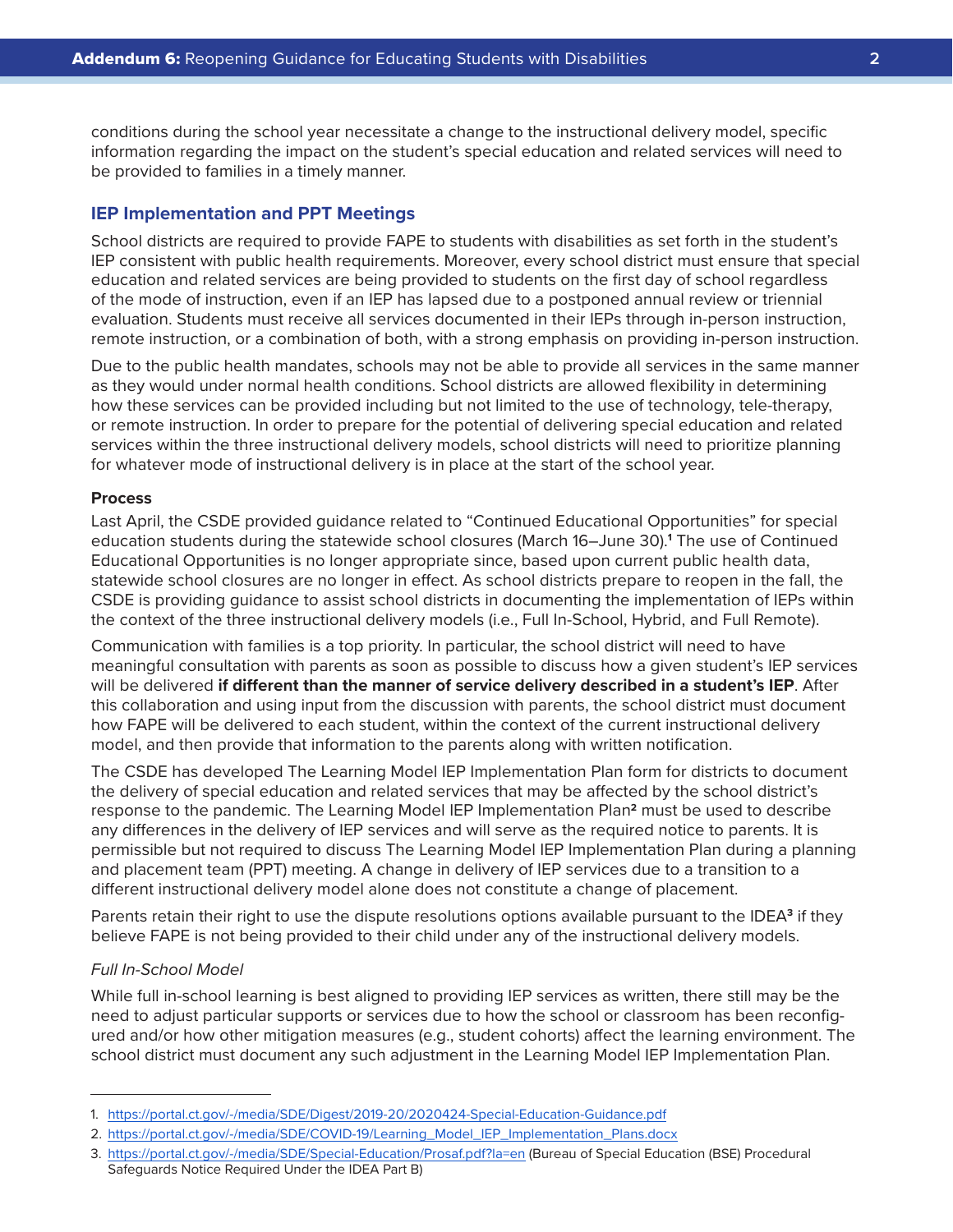#### *Hybrid Model*

It may be necessary for the school district to develop Learning Model IEP Implementation Plans for some students to address how FAPE will be delivered in a hybrid learning model. The CSDE requires the school district to consider providing in-person services in school to high needs**<sup>4</sup>** students full time, if it can be done so consistent with public health and safety protocols, and if not, the maximum frequency which may be more days per week than what the Hybrid Model schedule generally allows for the full school population. If a school is beginning the school year using the hybrid model, specialized instruction and related services could still be delivered in accordance with the IEP for some students, although it may necessitate a change in schedules or staffing assignments to provide specific services on the days the students are attending school in-person. A Learning Model IEP Implementation Plan will be needed only for those students whose IEP services will be delivered differently than the current IEP indicates.

#### *Full Remote Model*

Developing Learning Model IEP Implementation Plans to address how FAPE will be delivered in a full remote learning model will be necessary for the majority of students. As public health and safety mandates allow, the school district is required to consider providing in-school services to high need students even if the school district is operating under the full remote instructional delivery model.

# **Planning and Placement Team Meetings**

Consistent with prior CSDE guidance, as PPTs convene throughout the school year, teams should develop IEPs that provide FAPE as though the student will be attending school full time, in-person under normal health conditions. That being said, conditions may change throughout the school year, so PPTs should attempt to develop annual goals and short-term objectives in such a manner that the goals and objectives can be addressed in each of the three instructional delivery models.

PPT meetings may be held in-person or remotely (i.e., telephonically or through video conferencing). Meetings must be scheduled at a mutually convenient time for both the school district and the family. As IDEA provides flexibility in excusing team members from certain types of meetings, PPT membership should be carefully considered as a means of maximizing the sharing of information and minimizing the impact on instruction/service delivery. In the event the school district cannot secure the participation of the family after multiple documented attempts, PPT meetings may be held without the parents in attendance.

School districts will further have to balance the need to hold meetings and revise IEPs with the need to re-engage with students, while assessing the students' current academic and functional performance in order to inform the development of appropriate IEPs, taking into consideration data and reports from parents and staff who worked with the student during the spring school closure. See previously released state guidance, *Sensible Assessment Practices for 2020–21 and beyond.***<sup>5</sup>**

# **Temporarily Opting Into Voluntary Remote Learning**

The CSDE's framework for reopening schools during the 2020–21 school year requires school districts to provide ongoing support to families and students who temporarily opt into voluntary remote learning while other students attend either Full In-School or Hybrid Learning. For more information about opting into remote learning, see previously released CSDE guidance, *Temporarily Opting Into Voluntary Remote Learning Due to COVID-19.***<sup>6</sup>**

In order for a school district to provide a student with FAPE and implement the student's IEP as designed, special education and related services are typically programmed for in-person access. This method of instructional delivery generally affords the student with the most equitable educational experience in the LRE, and families are strongly encouraged to consider the importance of sending their

<sup>4.</sup> Refer to Addendum 3 in the Adapt, Advance, Achieve: Connecticut's Plan to Learn and Grow Together: <https://portal.ct.gov/-/media/SDE/COVID-19/CTReopeningSchools.pdf>

<sup>5.</sup> <https://portal.ct.gov/-/media/SDE/COVID-19/SensibleAssessmentPractices.pdf>

<sup>6.</sup> [https://portal.ct.gov/-/media/SDE/Digest/2020-21/Temporarily-Opting-Into-Voluntary-Remote-Learning-Due-to-COVID-19.pdf](https://portal.ct.gov/-/media/SDE/Digest/2020-21/Temporarily-Opting-Into-Voluntary-Remote-Learning-Due-to-COVID-19.pdf )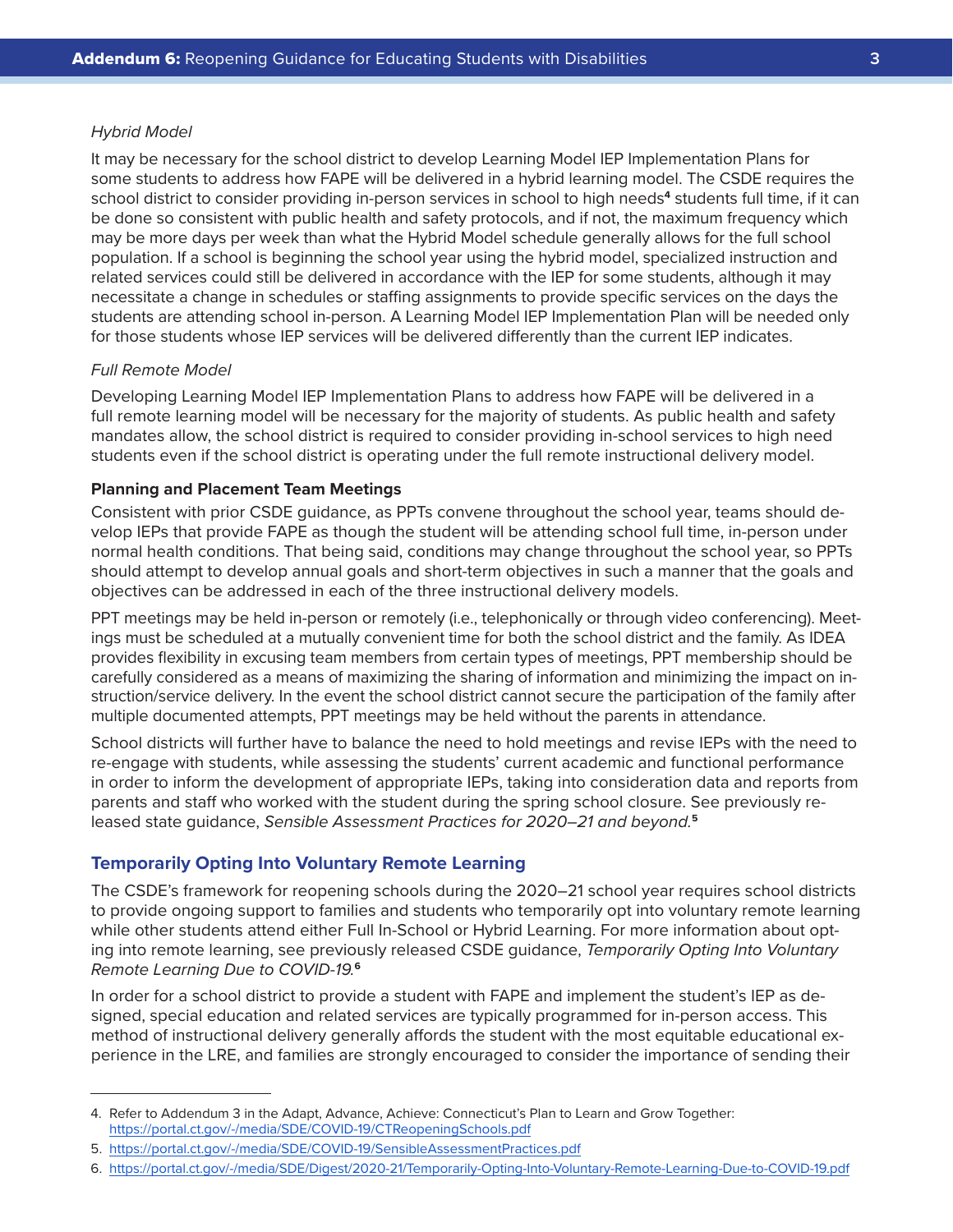children to school to receive special education and related services when feasible and supported by public health data.

State and federal laws do not address the provision of special education services via remote learning **as a matter of choice**, which constitutes a different circumstance than a state or local public health mandate, individual medical necessity, a determination made by a PPT, or homeschooling.

The requirements under state law for the provision of homebound and hospitalized instruction for special education students remain unchanged. School districts are still required to provide homebound and hospitalized instruction to special education students who are unable to attend school due to a verified medical reason, which may include mental health issues.

Homebound and hospitalized instruction, pursuant to state law, should not be confused with instruction in the home, which is an articulated placement on the continuum of educational placements outlined in the IDEA.

# **Homebound and Hospitalized Instruction**

Regulation of Connecticut State Agencies (RCSA) § 10-76d-15 sets forth requirements that must be met when a child in public school is unable to attend school due to a medical reason and thus requires homebound or hospitalized instruction. If a child requires homebound instruction due to a medical reason, the steps described in the regulation must be followed. This would also be a change in placement and therefore would be reflected in the student's IEP.

# **Instruction in the Home**

Instruction in the home is a placement option available under the IDEA,**<sup>7</sup>** if determined appropriate by the student's PPT. In accordance with the IDEA, the child's PPT may determine that the child requires instruction in the home in order to receive FAPE, after considering in-district supports and other LRE considerations, evaluation information, and input from any private supports. In this case, the PPT would be making a placement decision pursuant to the IDEA, and not under RCSA § 10-76d-15. Instruction in the home must be made available pursuant to the IDEA's obligation to provide a continuum of alternative placements. Such placements should be rare and made only after careful consideration of the child's individual needs and LRE considerations. Given the restrictive nature of this placement, it should be reviewed by local education officials on a regular basis to ensure that special education students are receiving FAPE and return to school as soon as possible.

#### **Homeschooling**

Opting into remote instruction is not the same as homeschooling.**8** Unlike homeschooling, students who opt into remote instruction will remain enrolled in school and reported to the CSDE through the Public School Information System (PSIS) and the Special Education Data Application and Collection (SEDAC). If a family decides to pursue homeschooling or another mode of education, the family must disenroll the student and the district is under no obligation to provide special education and related services.

#### **IEP Services**

School districts should make every effort to provide a comprehensive remote learning experience, while also making sure parents are aware of any limitations that apply. If a parent opts into remote learning, school districts must have the student's IEP ready to be implemented at the start of the 2020–21 school year. The IEP must be developed as if the student is participating in full time in-school learning and if needed a Learning Model IEP Implementation Plan must be created to appropriately illustrate the special education and related services the school district is prepared to deliver. The IEP and the corresponding Learning Model IEP Implementation Plan represent and fulfill the school district's obligation to offer FAPE to the student if the family has made this choice despite the school district's intention to offer in-school education to that student. Again, this would only be applicable where the choice was made by a family not in the case where the student requires homebound or hospitalized instruction.

<sup>7.</sup> 34 CFR §300.39(a)(1)(i)

<sup>8.</sup> CSDE's Homeschooling Web page:<https://portal.ct.gov/SDE/Homeschooling/Homeschooling-in-Connecticut>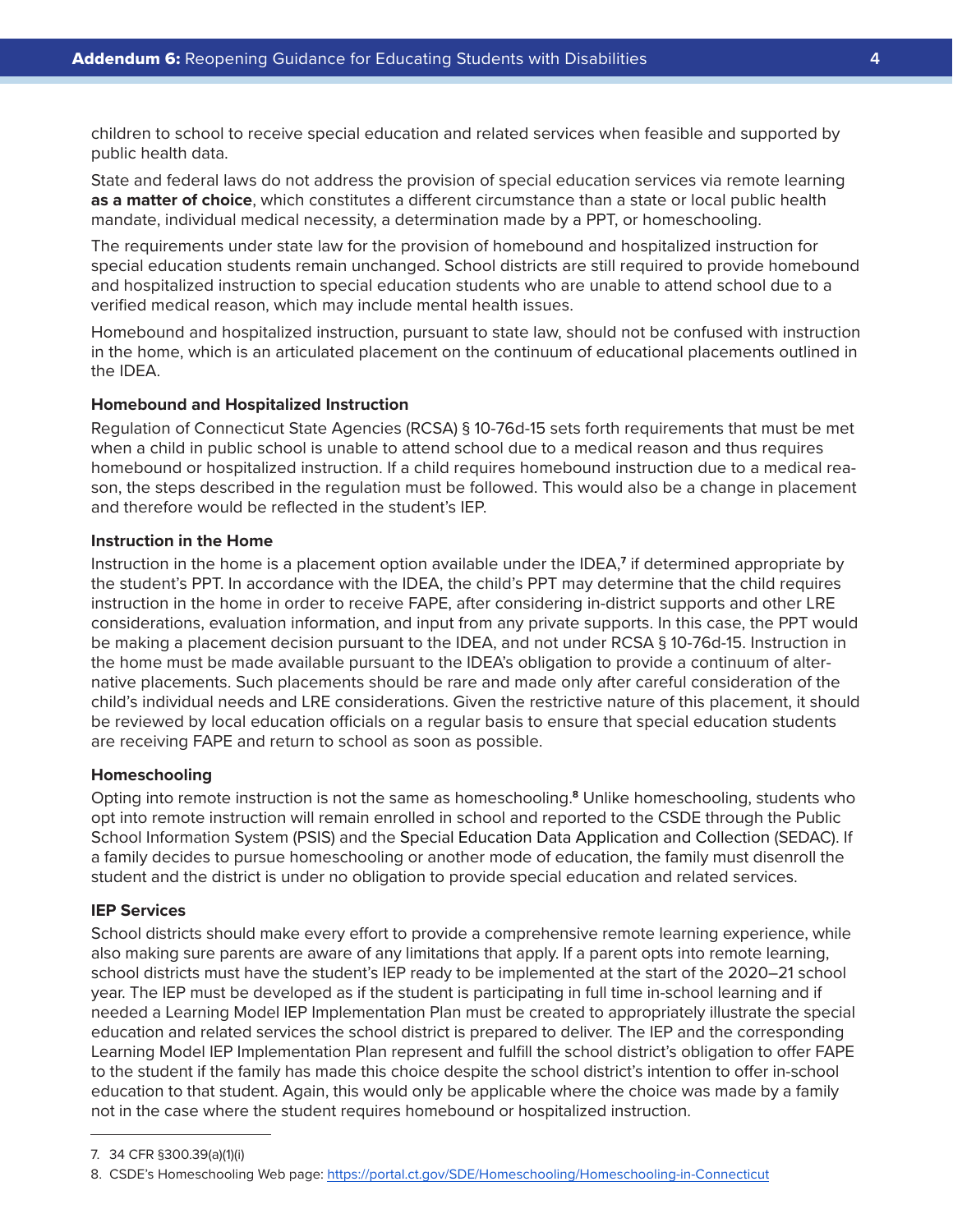When a parent voluntarily opts into remote learning, the school district must notify the parent about any limitations related to receiving special education and related services remotely as a result of this choice. The notification should include as much specific information as possible to assist families in making a final decision about this voluntary choice and be documented in the Learning Model IEP Implementation Plan.

Since this a voluntary, unilateral choice made by the parent, school districts are not required to but, not precluded from providing in-person instruction or services in the home when a parent opts into remote learning. However, school districts must continue to make good faith efforts to implement the student's IEP remotely to the greatest extent feasible.

#### **Proper Notification to Parents**

As soon as possible, school districts should contact families with special education students that have expressed an interest in opting into remote learning and communicate any limitations that may apply to this voluntary choice. Of note, the CSDE guidance on this topic requires the same notification to all families, including those students who are not receiving special education and related services. For example, school districts that have specialized magnet school classes and are pooling students into districtwide voluntary remote-learning academies and offering only the standard curriculum despite special interests, and other voluntary remote-learning programming, may not include access to electives or labs. It is important that families are aware of the limitations and implications of opting into remote learning before their voluntary choice goes into effect.

#### **Special Education Evaluations and Timelines**

According to previously released state guidance, *Temporarily Opting Into Voluntary Remote Learning Due to COVID-19,***9** students who opt into remote learning will remain enrolled in the school district and the school district is required to track their attendance on a daily basis. Therefore, federal and state special education timelines will remain the same. Students participating in voluntary remote learning will be expected to be made available for in-person assessments in school as part of a special education evaluation, unless the assessment can be administered remotely.

#### **Special Education Evaluations**

While there has been no waiver of IDEA requirements, the public health mandates and statewide school closures related to the COVID-19 pandemic impacted school districts' ability to conduct timely and comprehensive evaluations in the spring of 2020. School districts will need to address the evaluations that were paused or delayed during the statewide school closures, while simultaneously complying with evaluation timelines for new referrals for special education and reevaluations due in the fall.

# **Initial Evaluations for Birth to Three (IDEA Part C) Referrals**

Priority should be given to completing any outstanding Birth to Three referrals as soon as possible, and in any event prior to August 31, 2020. Children who turned three years old during the statewide school closure period, and for whom eligibility for IDEA Part B services has not yet been determined because a comprehensive evaluation involving in-person evaluations was delayed due to public health mandates, are able to receive early intervention services after age three implemented by Birth to Three providers through August 31, 2020. School districts must complete comprehensive evaluations and determine eligibility for children transitioning from the Birth to Three system and if eligible, develop and implement the IEP no later than the first day of the 2020–21 school year. For more information, see the previously released CSDE topic brief, *Updated Guidance for Children Turning Three during COVID-19.***<sup>10</sup>**

<sup>9.</sup> <https://portal.ct.gov/-/media/SDE/Digest/2020-21/Temporarily-Opting-Into-Voluntary-Remote-Learning-Due-to-COVID-19.pdf>

<sup>10.</sup> [https://portal.ct.gov/-/media/SDE/Special-Education/Covid/Guidance-for-Children-Turning-Three-During-the-COVID-19-Health-](https://portal.ct.gov/-/media/SDE/Special-Education/Covid/Guidance-for-Children-Turning-Three-During-the-COVID-19-Health-Emergency.pdf)[Emergency.pdf](https://portal.ct.gov/-/media/SDE/Special-Education/Covid/Guidance-for-Children-Turning-Three-During-the-COVID-19-Health-Emergency.pdf)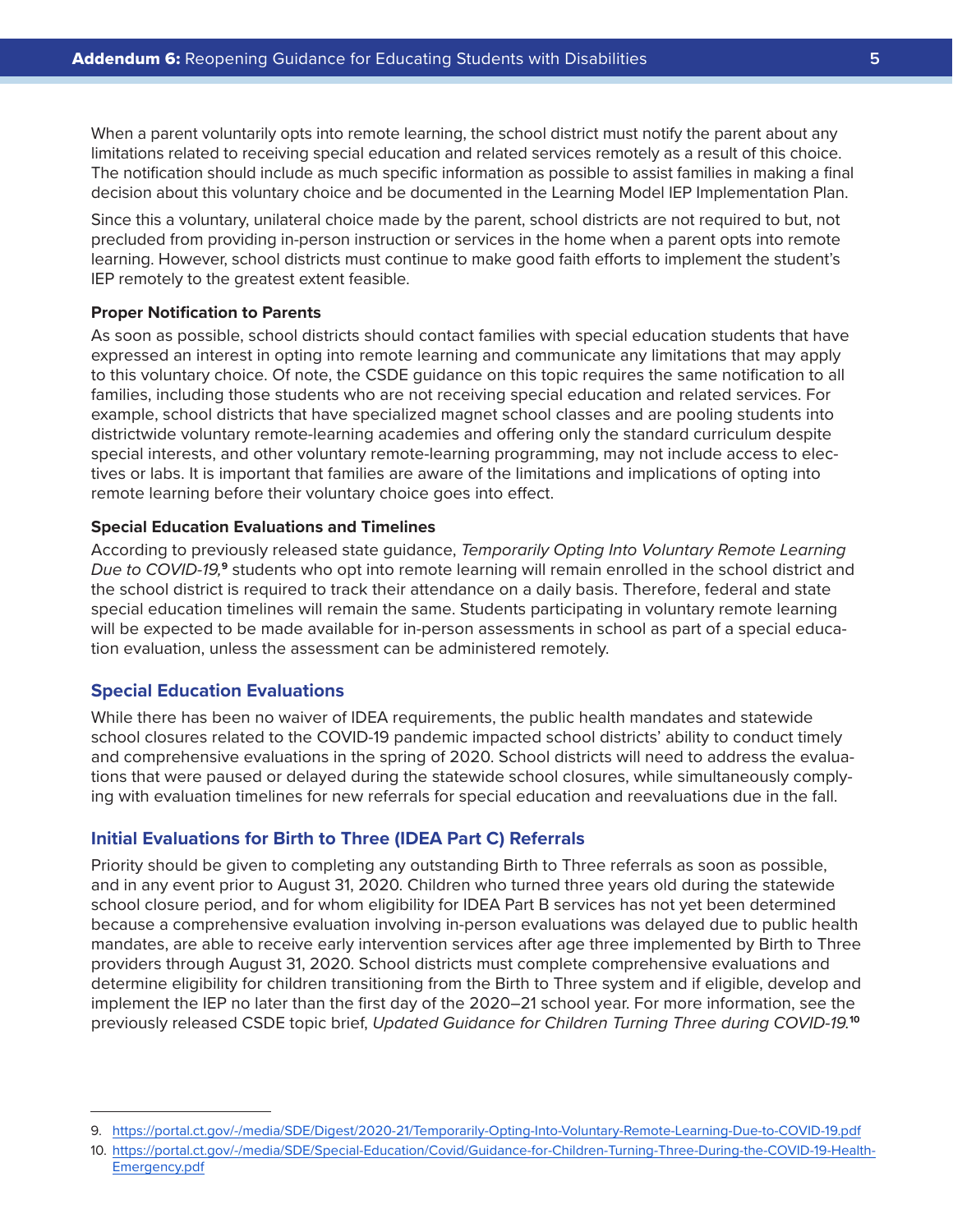# **Initial Evaluations for IDEA Part B Referrals**

Given the expected backlog of evaluations, it will be important to prioritize initial evaluations as opposed to reevaluations, to ensure that eligible students begin to receive special education and related services.

The school district should determine if any initial evaluations were not completed during the statewide school closures, and complete any outstanding assessments as soon as possible. At the same time, school districts will need to address designing and conducting initial evaluations for referrals received during the statewide school closures and summer months, for which the 45 school day timeline would start on the first day of the 2020–21 school year.

#### **Scope of the Evaluation**

The Bureau of Special Education (BSE) strongly encourages districts to utilize this difficult situation to reinforce proper training for staff members regarding the evaluation process and the eligibility criteria under the IDEA. This will assist with the efficient use of resources, comprehensive evaluations, wellreasoned eligibility determinations, and prevent the administration of unnecessary assessments.

Designing the scope of initial evaluations using an essential questions strategy will avoid including extraneous assessments not tailored for the individual student and ensure a full and comprehensive evaluation. After reviewing any existing information and gathering input from the parents, the PPT must determine what information still needs to be gathered through the evaluation process to determine whether the student is a student with a disability and the nature and extent of special education and related services that the student needs.

# **Conducting the Evaluation**

# **In-Person Evaluations**

Upon the return to school and in adherence with established safety protocols, the CSDE expects school districts to make every effort to conduct in-person evaluations. School districts should still make every effort to conduct in-person evaluations, even if the district is implementing a hybrid or full remote instructional delivery model, unless advised otherwise by state or local health officials.**<sup>11</sup>**

If a parent is not comfortable with in-person evaluations:

- Discuss which assessments, if any, may be administered to the student remotely.
- Ensure that there is comprehensive documentation regarding the family's decision.
- Determine if the parent's refusal to make the student available for in-person assessment is a basis to extend the evaluation timeline or if it constitutes a revocation of consent.

#### **Remote Evaluations**

PPTs should plan for in-person evaluations whenever feasible, and if necessary, discuss if all or some of the assessments should be completely remotely. School district staff are advised to exercise their professional judgment when deciding whether to conduct a specific assessment or parts of an assessment remotely. When making these decisions, consider the following:

- Referring to guidance of the relevant professional organization of the particular evaluator conducting the assessment at the state or national level.
- Taking into consideration current knowledge and circumstances of the student when making individualized decisions.

<sup>11.</sup> The BSE recognizes that the current COVID-19 related circumstances (e.g., mandatory mask wearing) have created a situation in which the conditions for administration of certain evaluative tools (in whole or in part) is not optimum and may be in conflict with recommended administration protocol. Given that, if such tools are used in the evaluation of the student, the evaluator must describe all safety precautions and environmental changes made within the evaluation report and any limitations of the assessment tool (or impacted section(s) of such tool) as administered, given the particular circumstances.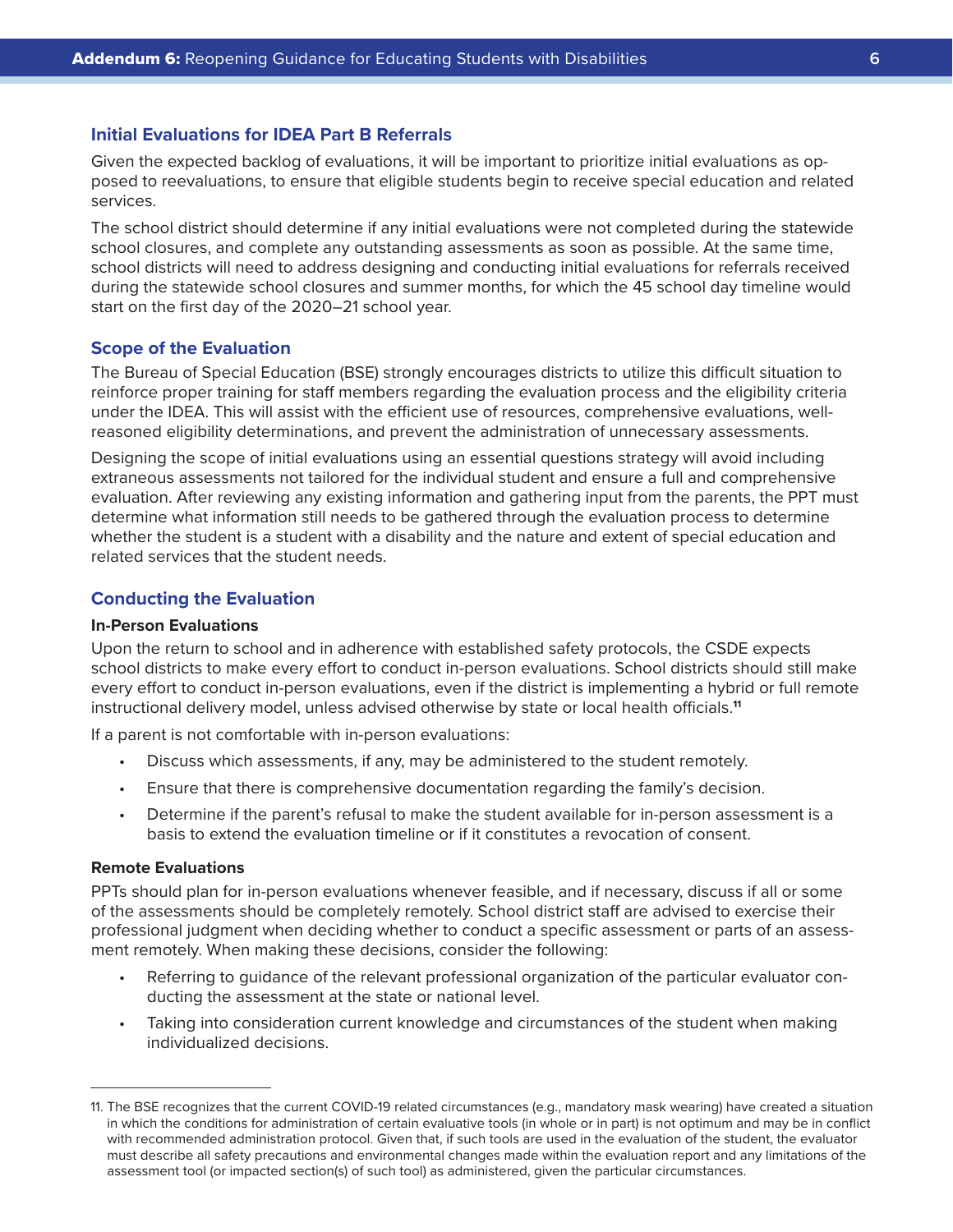- Reviewing standardization procedures to determine if validity and reliability have been established for remote administration.
- Considering the use of alternative measures to assess all areas of the suspected disability.
- Assessing the evaluator's competency level with remote administration of an assessment.
- Consulting with the special education administrator.

When determining the manner in which to conduct an evaluation, given the current public health mandates, it will be important for school districts to develop a process for incorporating both in-person assessments, and remote assessments, as appropriate. Evaluators should note in the evaluation report if any assessments were completed under nonstandard conditions (e.g., remotely, with masks, behind plastic barrier), or not completed at all because of the need for in-person administration. If adjustments to previously designed evaluations are required, evaluators should inform parents prior to administration.

### **Eligibility Determinations**

School districts should proceed with PPT meetings to review initial evaluations and determine eligibility within the 45 school day timeline, unless the timeline is extended or paused for an acceptable reason. (See Timelines section below). The PPT cannot pause the eligibility determination because it is unable to complete all the recommended assessments due to health and safety mandates. In these cases, the PPT should determine if it can make an eligibility determination based upon the available evaluation reports and existing data or consider whether a diagnostic placement would be appropriate as an alternative way of gathering information.

If a school district finds a student eligible for special education, the PPT should document any portions of the evaluation that could not be completed either in-person or remotely and provide a plan for completing those assessments when it is feasible to do so. The PPT should document any assessments that were conducted remotely and determined invalid, as well as any results that should be interpreted with caution due to concerns about validity because of the non-standard conditions.

# **Timelines**

Please remember that initial evaluations may be extended beyond 45 school days for the following reasons:

- Documented request by parent to reschedule or delay the eligibility determination PPT meeting after agreeing to attend at a particular time and date.
- Parent repeatedly fails or refuses to produce the child for evaluation.
- Student hospitalized/extended absence with medical documentation that student was not available for evaluation.
- Student placed in diagnostic placement for the purpose of determining eligibility.
- Eligibility Determination PPT cancelled due to inclement weather/emergency closing.
- Documented agreement to extend the evaluation timeline for the purpose of determining a Specific Learning Disability (Form ED637**12**).

# **Least Restrictive Environment**

Even though the COVID-19 pandemic has not changed the IDEA's requirements about LRE, the pandemic has changed how districts will operate the general education system. When planning for the 2020–21 school year, school districts should examine how physical distancing requirements and cohorting might impact a student's LRE and how to best balance the implementation of these mitigating measures while preserving the principles of LRE.

<sup>12.</sup><https://portal.ct.gov/-/media/SDE/Special-Education/ED637.pdf>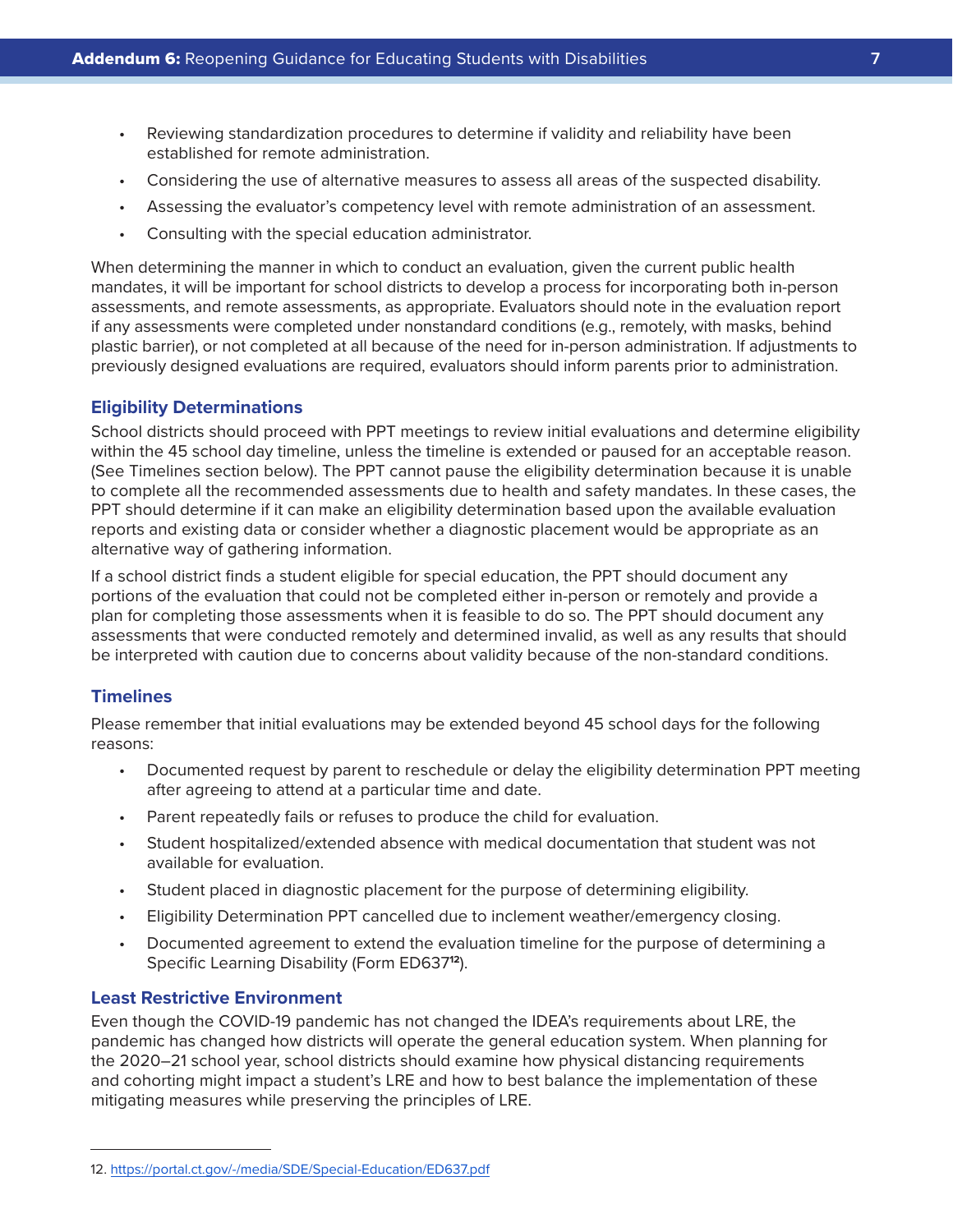Districts should analyze any possible conflict on an individual basis and prioritize a student's access to LRE, while balancing health and safety requirements. There may be cases where it is not possible to maintain an individual student's LRE while also implementing physical distancing requirements and cohorting. In these cases, the school district must justify the change in location of the service in The Learning Model IEP Implementation Plan. Given the fluid nature of the COVID-19 pandemic, districts should also continually review these cases to determine if the LRE for these students could be adjusted given improved conditions and relaxed health and safety requirements.

Flexible solutions for reducing the mixing of cohorts should be considered to ensure that students with disabilities are educated in the LRE, while complying with current health and safety requirements. As such, the following should be considered:

- Given possible reduced class sizes, review IEPs to determine if pull-out services could be appropriately changed to push-in services to limit the mixing of cohorts.
- Special education teachers and related service providers could provide services remotely from within the school building via video conference instead of coming in the classroom to provide push-in services. This practice would help minimize foot traffic in and out of classrooms while providing access to services that support the inclusion of students with disabilities.
- Think creatively about how to maintain opportunities for the inclusion of students with disabilities. Districts may be able to use technology to provide inclusive groupings of students.
- Avoid special education only cohorts unless the student's IEP requires a substantially separate setting or out of district placement.
- Although districts cannot base cohorts on disability category, districts can consider placing students in cohorts based on the type of intervention or related services. For example, a district may be able to place all the students receiving pull-out occupational therapy services in one cohort to reduce mixing of cohorts when pulling these students for services.

#### **LRE and Preschool**

Although PreK is not a required grade, FAPE in the LRE continues to be an IDEA requirement. For a classroom to be considered a general education setting, at least 50 percent of the students in the classroom must be typically developing peers (i.e., students without an IEP).

Young children learn through interactions with peers and research shows that peer relationships and play are an important instructional strategy for social and emotional development as well as cognitive and language development.

In order to educate students in a general education environment at the PreK level, school districts may choose to rethink their service delivery model and provide specialized instruction and related services to children in the community-based child care programs in which they are enrolled. The May 12, 2020, CSDE recorded webinar about itinerant early childhood special education services**13** contains information about this methodology of service provision. The school district may also consider the need for childcare for their teachers and revise residency policies to allow staff's children to attend district PreK programs even if they do not reside in the district.

Additionally, school districts should consider how limiting spaces for peers may impact their community, given the reduction of available spaces for child care due to COVID-19 health and safety requirements. School districts should initiate conversations with community providers to collaborate regarding their community's needs. In school districts/communities with School Readiness Grants, the School Readiness Council can be a vehicle for these conversations.

<sup>13.</sup> <https://youtu.be/kk8petv-FPo>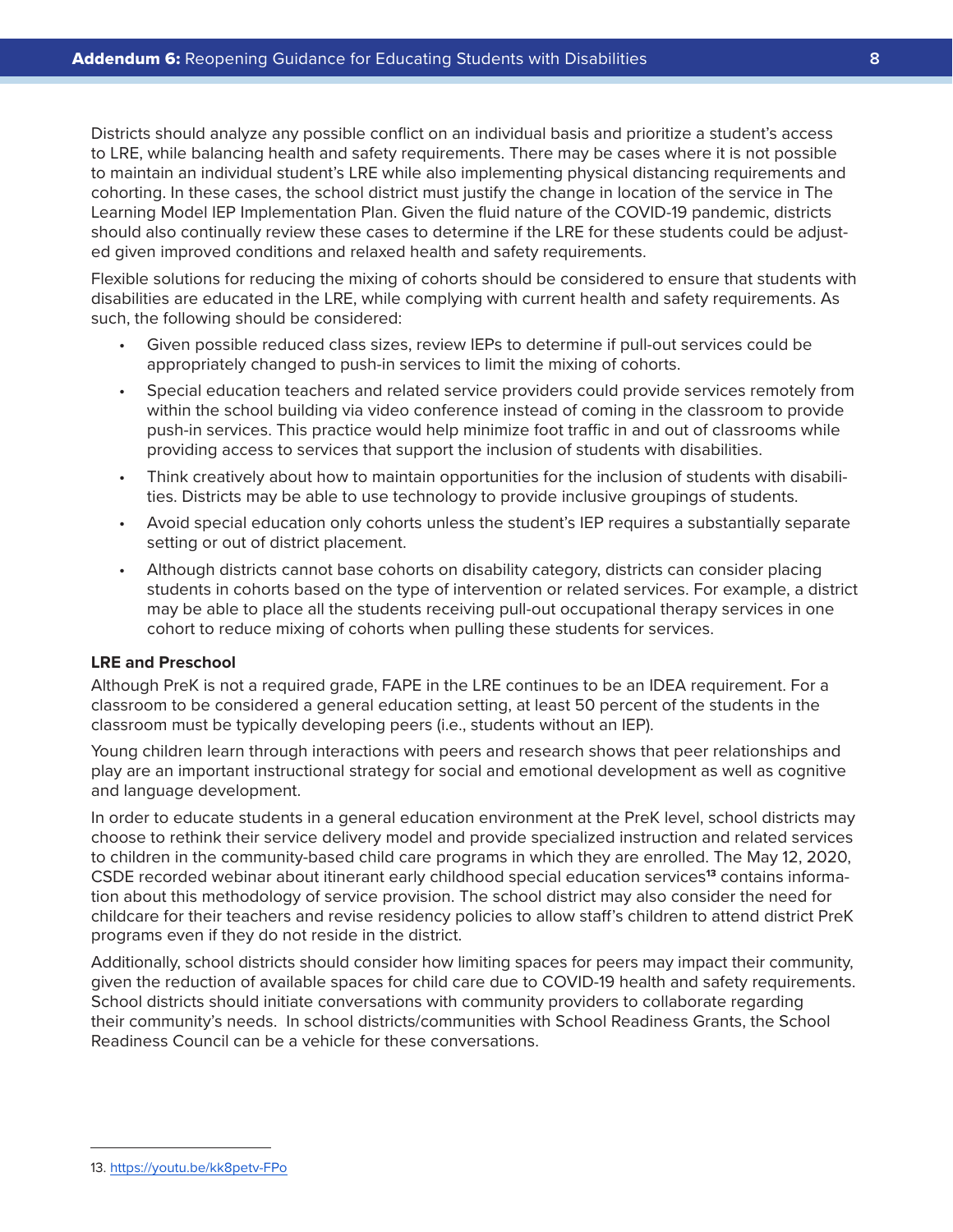#### **Resources**

Refer to the following resources for more information about LRE:

- The [Least Restrictive Environment in the Wake of COVID-19: A Brief from the National Associa](https://www.nasdse.org/docs/NASDSE_LRE.pdf)[tion of State Directors of Special Education \(NASDE\)](https://www.nasdse.org/docs/NASDSE_LRE.pdf) outlines three different operational models and provides two examples to assist PPTs with addressing LRE considerations (Please note: In CT the three operational models are: Full In-School Learning, Hybrid, and Full Remote Learning).
- The [Online Learning and IDEA Educational Environments \(Age 6-21\): Determining Educational](https://ideadata.org/sites/default/files/media/documents/2020-07/Ed_Environments_White_Paper.pdf)  [Environments for Students with Disabilities](https://ideadata.org/sites/default/files/media/documents/2020-07/Ed_Environments_White_Paper.pdf) (from the IDEA Data Center outlines parameters to be considered when determining the educational environment of individual students with disabilities taking online courses (Hybrid or Full Remote).
- The CSDE *[Least Restrictive Environment Procedural Checklist](https://portal.ct.gov/-/media/SDE/Special-Education/ED632_Word.doc)* (Form ED 632) for students who spend less than 60% of their time in General Education.
- The CSDE [Points to Consider in Determining the Least Restrictive Environment](https://portal.ct.gov/-/media/SDE/Special-Education/LRE_Points_to_Consider.doc).
- The CSDE 2015 Memorandum, [Determination of Time With Non-Disabled Peers for Students](https://portal.ct.gov/-/media/SDE/Special-Education/Determination_of_Time_with_Non_Disabled_Peers_for_SWD.pdf)  [with Disabilities Memorandum \(2015\).](https://portal.ct.gov/-/media/SDE/Special-Education/Determination_of_Time_with_Non_Disabled_Peers_for_SWD.pdf)

## **Secondary Transition**

The following addresses transition services requirements and considerations for school districts as they determine ways to meet health and safety mandates, while providing transition services to students.

# **Transition Services Requirements**

Pursuant to state statute, transition services are required beginning not later than the first IEP to be in effect when the child turns 14 (with a primary disability category of Autism) and beginning not later than the first IEP to be in effect when the child turns 16, or younger if determined appropriate by the PPT (for all other primary disability categories), and updated annually thereafter.

The IEP shall include (A) appropriate measurable postsecondary goals based upon age appropriate transition assessments related to training, education, employment, and, where appropriate, independent living skills; and (B) the transition services, including courses of study, needed to assist the child in reaching those goals.

Pursuant to the 34 CFR Section 300.43 of the IDEA, transition services**14** means a coordinated set of activities for a student with a disability that is designed to be within a results-oriented process, focused on improving the academic and functional performance of the student to facilitate the student's movement from school to post-school activities, and is based on the individual student's needs, taking into account the student's strengths, preferences, and interests. Transition services may be special education, if provided as specially designed instruction, or a related service, if required to assist a child with a disability to benefit from special education.

#### **Transition Services Considerations**

Current health and safety requirements must remain a priority when making decisions as to the extent that transition services are able to be accessed in community-based settings; however, it is highly recommended that in-person transition services resume as soon as it is safe to do so with the proper health and safety measures in place.

Given the different circumstances in each local community, the models of delivering transition services may look different across the state. The following transition services considerations are meant to assist school districts as they continue to plan for the three instructional delivery models.

<sup>14.</sup> <https://sites.ed.gov/idea/regs/b/a/300.43>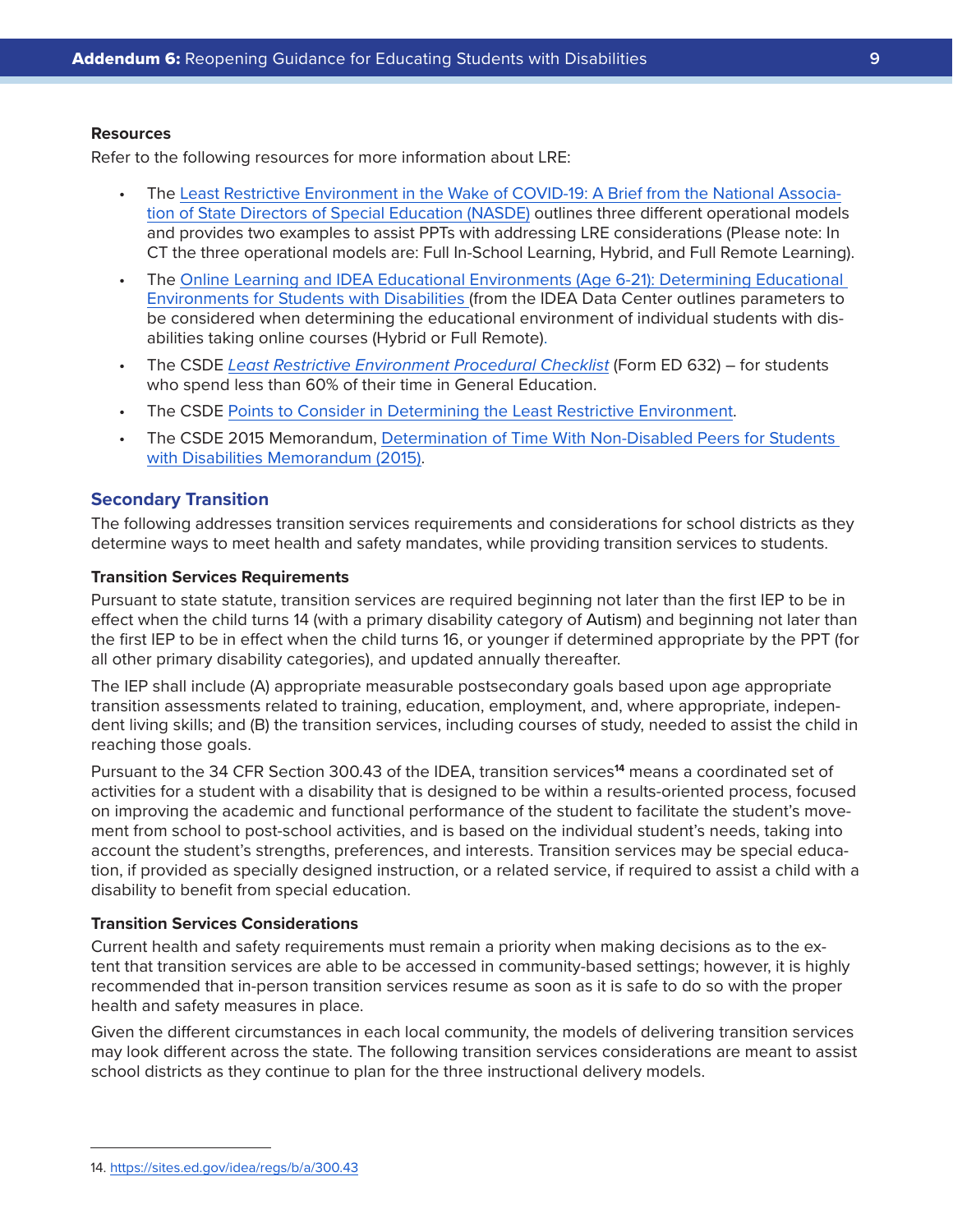#### *Full In-School Learning Model*

- Implement IEP as designed and refer to the current Centers for Disease Control and Prevention (CDC) and Local Public Health safety guidelines.
- Communicate and collaborate with community-based providers, to develop safety protocols for community-based learning opportunities for students whose IEPs require transition services/ activities.

#### *Hybrid and Full Remote Learning Models*

If in-person participation in community-based learning opportunities become limited due to public health mandates, school districts should document any changes to the delivery of transition services in The Learning Model IEP Implementation Plan.

# **Resources**

[Secondary Transition – Planning From School to Adult Life](https://portal.ct.gov/SDE/Special-Education/Secondary-Transition) – This webpage contains information and resources to assist in Secondary Transition Planning, including age appropriate transition assessments, Post-School Outcome Goals Statements (PSOGS) and Annual IEP Transition Goals/Objectives, Summary of Performance (SOP/ED635), Transition Resources and Services in Connecticut (including other State Agencies), Connecticut Transition Programs Offering Transition-Only Services for Students with Disabilities (18–21), and tools related to IDEA Indicators 13: Secondary Transition and 14: Post-School Outcomes.

[Secondary Transition Resources During the COVID-19 Pandemic](https://portal.ct.gov/SDE/COVID19/Professional-Support-Series-for-Districts/Guidance-on-Special-Education/Secondary-Transition-Resources-During-the-COVID-19-Pandemic) – This webinar and resource list includes activities and resources to support online and offline learning related to providing transition services including: Career and Technical Education Resources, General Resources & Instructional Resources, Transition Assessment and Planning Resources, Postsecondary Education or Training Resources, Employment Resources, and Independent Living Skills Resources.

# **Contracts and IEP Implementation for Out of District Placements**

If a PPT determines that a student's needs cannot be met within the school district, the PPT will determine the setting or settings in which the student's IEP can be implemented. If it is determined to be appropriate, the PPT will recommend that the student be placed at a private special education program that is aligned with the student's needs along the LRE continuum. A contract between the responsible district and the out of district (OOD) program, which outlines the individual supports and services articulated in the IEP, is required, enabling the Approved Private Special Education Program (APSEP), Transition/Vocational Services Provider (TVSP), Regional Educational Service Center (RESC) Special Education program or other private provider to implement the IEP on behalf of the district.

It is critical that school districts honor established contracts with OOD placements through full and timely payment of invoices received from providers to ensure the provision of FAPE for their students.

Fulfillment of contracted payments by school districts to OOD providers for verified provision of services (Full In-school, Hybrid, Full Remote) will allow these providers to continue paying active employees who are providing special education services to students, and meet operational costs and other general and administrative overhead expenses. A shortfall in funding to OOD placements needed to cover necessary business expenses will significantly impact these providers in their ability to initiate, resume or continue timely services as schools reopen and possibly prevent their ability to continue to operate.

Should a school district decide not to adhere to existing provider contracts, school district leaders and local or regional boards of education must be aware of the adverse impact which could include:

• Impact to a school district's eligibility to receive federal CARES Act funds. As part of their application for funding under the CARES Act, school districts must certify that they have continued to pay for contractual services to the greatest extent practicable.